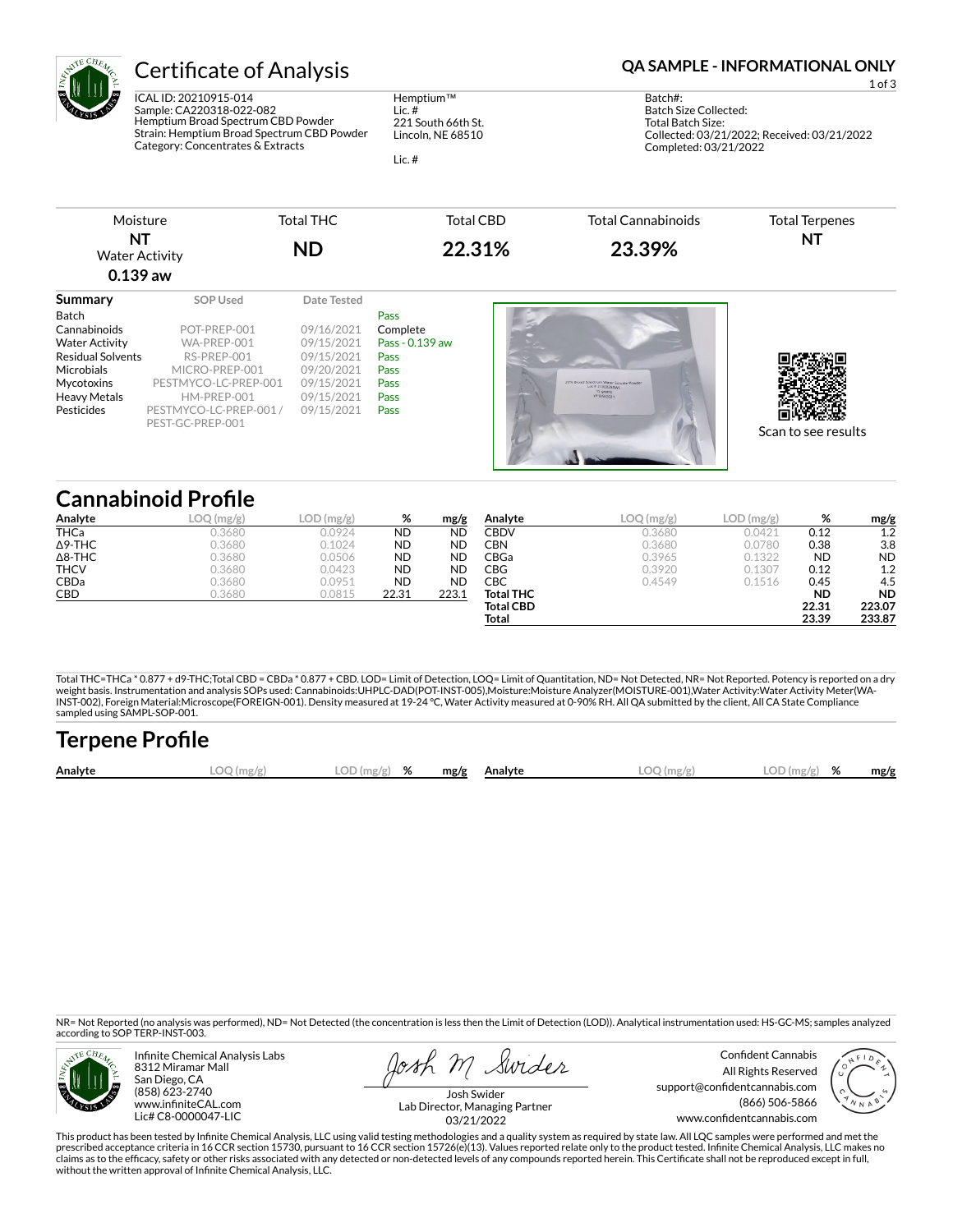

ICAL ID: 20210915-014 Sample: CA220318-022-082 Hemptium Broad Spectrum CBD Powder Strain: Hemptium Broad Spectrum CBD Powder Category: Concentrates & Extracts

Hemptium™ Lic. # 221 South 66th St. Lincoln, NE 68510

Lic. #

2 of 3

Batch#: Batch Size Collected: Total Batch Size: Collected: 03/21/2022; Received: 03/21/2022 Completed: 03/21/2022

### **Residual Solvent Analysis**

| Category 1          |           | LOO.             |                     |      | LOD Limit Status Category 2 |           | loo             | LOD Limit Status      |      | Category 2  | <b>LOO</b>           |       | LOD Limit Status    |      |
|---------------------|-----------|------------------|---------------------|------|-----------------------------|-----------|-----------------|-----------------------|------|-------------|----------------------|-------|---------------------|------|
|                     | µg/g      | $\mu$ g/g        | $\mu$ g/g $\mu$ g/g |      |                             | $\mu$ g/g | $\mu$ g/g       | $\mu$ g/g $\mu$ g/g   |      |             | µg/g<br>$\mu$ g/g    |       | $\mu$ g/g $\mu$ g/g |      |
| 1.2-Dichloro-Ethane | <b>ND</b> | 0.509            | 0.17                | Pass | Acetone                     |           |                 | ND 51.246 17.082 5000 | Pass | n-Hexane    | ND 0.2807 0.0659 290 |       |                     | Pass |
| Benzene             | ND.       | 0.064            | 0.021               | Pass | Acetonitrile                | ND.       | 0.359           | 0.12<br>410           | Pass | Isopropanol | <b>ND</b> 3.8401     |       | 1.28 5000           | Pass |
| Chloroform          | ND.       | 0.108            | 0.036               | Pass | Butane                      |           | <b>ND</b> 4.849 | 0.971.5000            | Pass | Methanol    | <b>ND 8.917</b>      |       | 2.972.3000          | Pass |
| Ethylene Oxide      | ND.       | 0.579 0.153      |                     | Pass | Ethanol                     | ND.       | 7.843           | 2.614 5000            | Pass | Pentane     | $ND$ 4.271           |       | 0.962 5000          | Pass |
| Methylene-Chloride  |           | ND 0.7288 0.1267 |                     | Pass | Ethyl-Acetate               | ND.       | 2.288           | 0.313 5000            | Pass | Propane     | <b>ND</b> 13.302     |       | 4.434 5000          | Pass |
| Trichloroethene     | ND.       | 0.145            | 0.018               | Pass | Ethvl-Ether                 | ND.       | 3.548           | 1.183.5000            | Pass | Toluene     | 0.864<br>ND.         | 0.088 | -890                | Pass |
|                     |           |                  |                     |      | Heptane                     | ND.       | 2.859           | 0.687 5000            | Pass | Xylenes     | ND.<br>- 2.572       |       | 0.216.2170          | Pass |

NR= Not Reported (no analysis was performed), ND= Not Detected (the concentration is less then the Limit of Detection (LOD)). Analytical instrumentation used: HS-GC-MS; samples analyzed according to SOP RS-INST-003.

## **Heavy Metal Screening**

|         |                                                                          | <b>LOC</b> | LOD       | Limit | <b>Status</b> |
|---------|--------------------------------------------------------------------------|------------|-----------|-------|---------------|
|         | µg/g                                                                     | $\mu$ g/g  | $\mu$ g/g | µg/g  |               |
| Arsenic | <b>ND</b>                                                                | 0.009      | 0.003     | 0.2   | Pass          |
| Cadmium | <b>ND</b>                                                                | 0.002      | 0.001     | 0.2   | Pass          |
| Lead    | <loq< th=""><th>0.004</th><th>0.001</th><th>U.5</th><th>Pass</th></loq<> | 0.004      | 0.001     | U.5   | Pass          |
| Mercury | <b>ND</b>                                                                | 0.014      | 0.005     |       | Pass          |

NR= Not Reported (no analysis was performed), ND= Not Detected (the concentration is less then the Limit of Detection (LOD)). Analytical instrumentation used: ICP-MS; samples analyzed according to SOP HM-INST-003.

## **Microbiological Screening**

|                       | Limit | Result       | <b>Status</b> |
|-----------------------|-------|--------------|---------------|
|                       | CFU/g | CFU/g        |               |
| Aspergillus flavus    |       | <b>NR</b>    | <b>NT</b>     |
| Aspergillus fumigatus |       | <b>NR</b>    | <b>NT</b>     |
| Aspergillus niger     |       | <b>NR</b>    | <b>NT</b>     |
| Aspergillus terreus   |       | <b>NR</b>    | <b>NT</b>     |
| <b>STEC</b>           |       | Not Detected | Pass          |
| Salmonella SPP        |       | Not Detected | Pass          |

ND=Not Detected. Analytical instrumentation used:qPCR; samples analyzed according to SOP MICRO-INST-001.



Infinite Chemical Analysis Labs 8312 Miramar Mall San Diego, CA (858) 623-2740 www.infiniteCAL.com Lic# C8-0000047-LIC

Swider

Confident Cannabis All Rights Reserved support@confidentcannabis.com (866) 506-5866 www.confidentcannabis.com



Josh Swider Lab Director, Managing Partner 03/21/2022

This product has been tested by Infinite Chemical Analysis, LLC using valid testing methodologies and a quality system as required by state law. All LQC samples were performed and met the prescribed acceptance criteria in 16 CCR section 15730, pursuant to 16 CCR section 15726(e)(13). Values reported relate only to the product tested. Infinite Chemical Analysis, LLC makes no<br>claims as to the efficacy, safety without the written approval of Infinite Chemical Analysis, LLC.